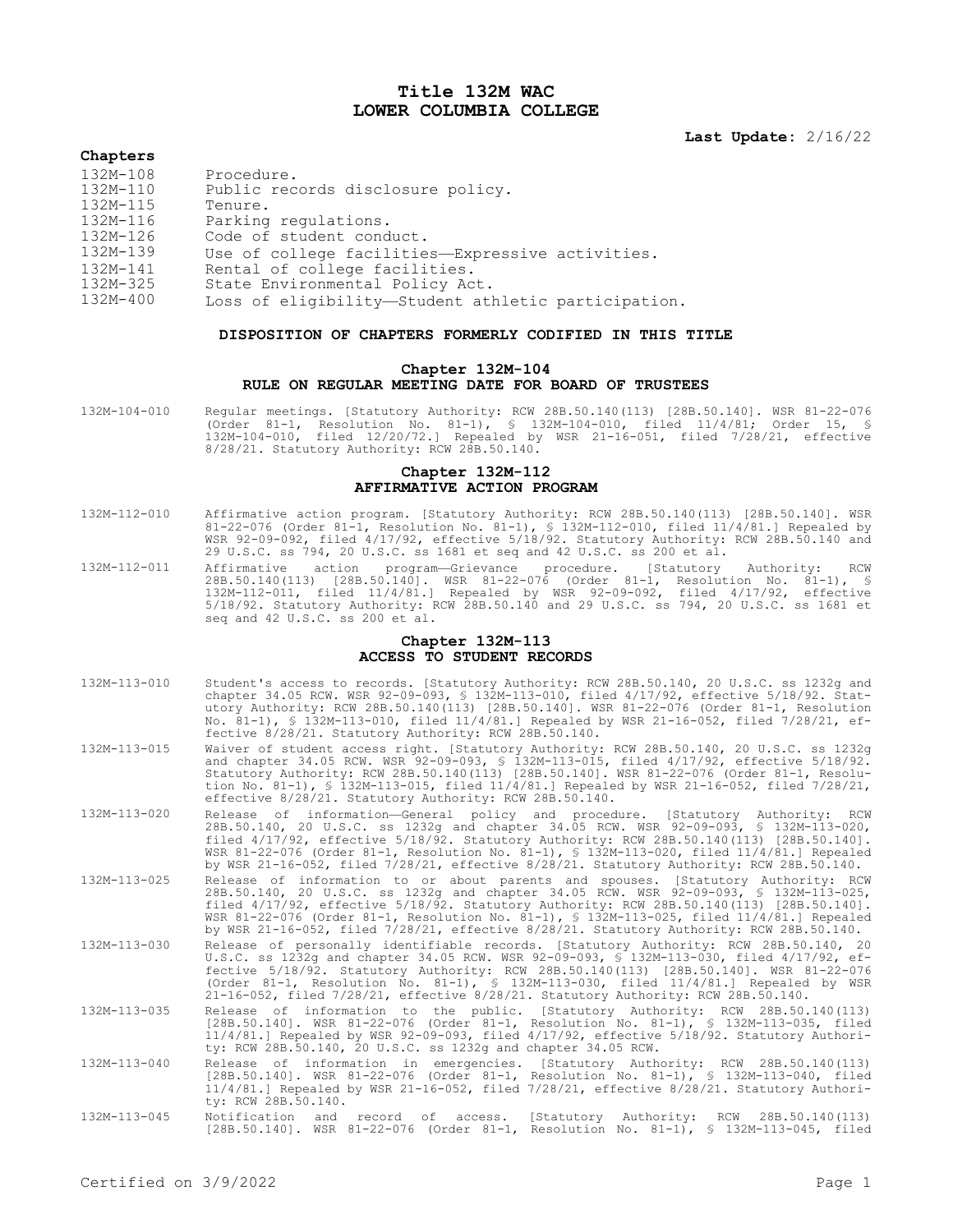11/4/81.] Repealed by WSR 92-09-093, filed 4/17/92, effective 5/18/92. Statutory Authority: RCW 28B.50.140, 20 U.S.C. ss 1232g and chapter 34.05 RCW.

132M-113-050 College records. [Statutory Authority: RCW 28B.50.140, 20 U.S.C. ss 1232g and chapter 34.05 RCW. WSR 92-09-093, § 132M-113-050, filed 4/17/92, effective 5/18/92.] Repealed by WSR 21-16-052, filed 7/28/21, effective 8/28/21. Statutory Authority: RCW 28B.50.140.

132M-113-055 Review of records requests and requests to amend. [Statutory Authority: RCW 28B.50.140, 20 U.S.C. ss 1232g and chapter 34.05 RCW. WSR 92-09-093, § 132M-113-055, filed 4/17/92, effective 5/18/92.] Repealed by WSR 21-16-052, filed 7/28/21, effective 8/28/21. Statutory Authority: RCW 28B.50.140.

## **Chapter 132M-120 STUDENT RIGHTS AND RESPONSIBILITIES**

132M-120-010 General policy. [Statutory Authority: RCW 28B.50.140. WSR 92-09-094, § 132M-120-010, filed 4/17/92, effective 5/18/92; Order 15, § 132M-120-010, filed 12/20/72.] Repealed by WSR 08-06-066, filed 3/3/08, effective 4/3/08. Statutory Authority: RCW 28B.50.140.

132M-120-020 Definitions. [Statutory Authority: RCW 28B.50.140. WSR 92-09-094, § 132M-120-020, filed 4/17/92, effective 5/18/92; Order 15, § 132M-120-020, filed 12/20/72.] Repealed by WSR 08-06-066, filed 3/3/08, effective 4/3/08. Statutory Authority: RCW 28B.50.140.

132M-120-025 Student rights. [Statutory Authority: RCW 28B.50.140. WSR 92-09-094, § 132M-120-025, filed 4/17/92, effective 5/18/92.] Repealed by WSR 08-06-066, filed 3/3/08, effective 4/3/08. Statutory Authority: RCW 28B.50.140.

132M-120-030 Access to college facilities. [Statutory Authority: RCW 28B.50.140. WSR 92-09-094, § 132M-120-030, filed 4/17/92, effective 5/18/92; Order 15, § 132M-120-030, filed 12/20/72.] Repealed by WSR 08-06-066, filed 3/3/08, effective 4/3/08. Statutory Authority: RCW 28B.50.140.

- 132M-120-040 Student responsibilities. [Statutory Authority: RCW 28B.50.140. WSR 92-09-094, § 132M-120-040, filed 4/17/92, effective 5/18/92; Order 15, § 132M-120-040, filed 12/20/72.] Repealed by WSR 08-06-066, filed 3/3/08, effective 4/3/08. Statutory Authority: RCW 28B.50.140.
- 132M-120-050 Offenses which may result in probation. [Order 15, § 132M-120-050, filed 12/20/72.] Repealed by WSR 92-09-094, filed 4/17/92, effective 5/18/92. Statutory Authority: RCW 28B.50.140.
- 132M-120-060 Cheating or plagiarism. [Order 15, § 132M-120-060, filed 12/20/72.] Repealed by WSR 81-22-076 (Order 81-1, Resolution No. 81-1), filed 11/4/81. Statutory Authority: RCW 28B.50.140(113) [28B.50.140].

132M-120-065 Disciplinary sanctions. [Statutory Authority: RCW 28B.50.140. WSR 92-09-094, § 132M-120-065, filed 4/17/92, effective 5/18/92.] Repealed by WSR 08-06-066, filed 3/3/08, effective 4/3/08. Statutory Authority: RCW 28B.50.140.

- 132M-120-070 Nonacademic conduct. [Statutory Authority: RCW 28B.50.140(113) [28B.50.140]. WSR 81-22-076 (Order 81-1, Resolution No. 81-1), § 132M-120-070, filed 11/4/81; Order 15, § 132M-120-070, filed 12/20/72.] Repealed by WSR 92-09-094, filed 4/17/92, effective 5/18/92. Statutory Authority: RCW 28B.50.140.
- 132M-120-080 Disciplinary procedures. [Order 15, § 132M-120-080, filed 12/20/72.] Repealed by WSR 92-09-094, filed 4/17/92, effective 5/18/92. Statutory Authority: RCW 28B.50.140.
- 132M-120-090 Sanction procedures. [Order 15, § 132M-120-090, filed 12/20/72.] Repealed by WSR 81-22-076 (Order 81-1, Resolution No. 81-1), filed 11/4/81. Statutory Authority: RCW 28B.50.140(113) [28B.50.140].
- 132M-120-095 Delegation of disciplinary authority. [Statutory Authority: RCW 28B.50.140. WSR 92-09-094, § 132M-120-095, filed 4/17/92, effective 5/18/92.] Repealed by WSR 08-06-066, filed 3/3/08, effective 4/3/08. Statutory Authority: RCW 28B.50.140.
- 132M-120-100 Appeals. [Statutory Authority: RCW 28B.50.140. WSR 92-09-094, § 132M-120-100, filed 4/17/92, effective 5/18/92.] Repealed by WSR 08-06-066, filed 3/3/08, effective 4/3/08. Statutory Authority: RCW 28B.50.140.
- 132M-120-110 Hearing procedures before the student hearing and grievance committee. [Statutory Authority: RCW 28B.50.140. WSR 92-09-094, § 132M-120-110, filed 4/17/92, effective 5/18/92.] Repealed by WSR 08-06-066, filed 3/3/08, effective 4/3/08. Statutory Authority: RCW 28B.50.140.
- 132M-120-120 Evidence admissible in proceedings. [Statutory Authority: RCW 28B.50.140. WSR 92-09-094, § 132M-120-120, filed 4/17/92, effective 5/18/92.] Repealed by WSR 08-06-066, filed 3/3/08, effective 4/3/08. Statutory Authority: RCW 28B.50.140.

132M-120-130 Decision by the student hearing and grievance committee. [Statutory Authority: RCW 28B.50.140. WSR 92-09-094, § 132M-120-130, filed 4/17/92, effective 5/18/92.] Repealed by WSR 08-06-066, filed 3/3/08, effective 4/3/08. Statutory Authority: RCW 28B.50.140.

132M-120-200 Summary suspension procedures. [Statutory Authority: RCW 28B.50.140. WSR 92-09-094, § 132M-120-200, filed 4/17/92, effective 5/18/92.] Repealed by WSR 08-06-066, filed 3/3/08, effective 4/3/08. Statutory Authority: RCW 28B.50.140.

132M-120-210 Notice of summary suspension. [Statutory Authority: RCW 28B.50.140. WSR 92-09-094, § 132M-120-210, filed 4/17/92, effective 5/18/92.] Repealed by WSR 08-06-066, filed 3/3/08, effective 4/3/08. Statutory Authority: RCW 28B.50.140.

132M-120-220 Appeals from summary suspension. [Statutory Authority: RCW 28B.50.140. WSR 92-09-094, § 132M-120-220, filed 4/17/92, effective 5/18/92.] Repealed by WSR 08-06-066, filed 3/3/08, effective 4/3/08. Statutory Authority: RCW 28B.50.140.

132M-120-300 Student grievances. [Statutory Authority: RCW 28B.50.140. WSR 92-09-094, § 132M-120-300, filed 4/17/92, effective 5/18/92.] Repealed by WSR 08-06-066, filed 3/3/08, effective 4/3/08. Statutory Authority: RCW 28B.50.140.

132M-120-310 Grievance procedures. [Statutory Authority: RCW 28B.50.140. WSR 92-09-094, § 132M-120-310, filed 4/17/92, effective 5/18/92.] Repealed by WSR 08-06-066, filed 3/3/08, effective 4/3/08. Statutory Authority: RCW 28B.50.140.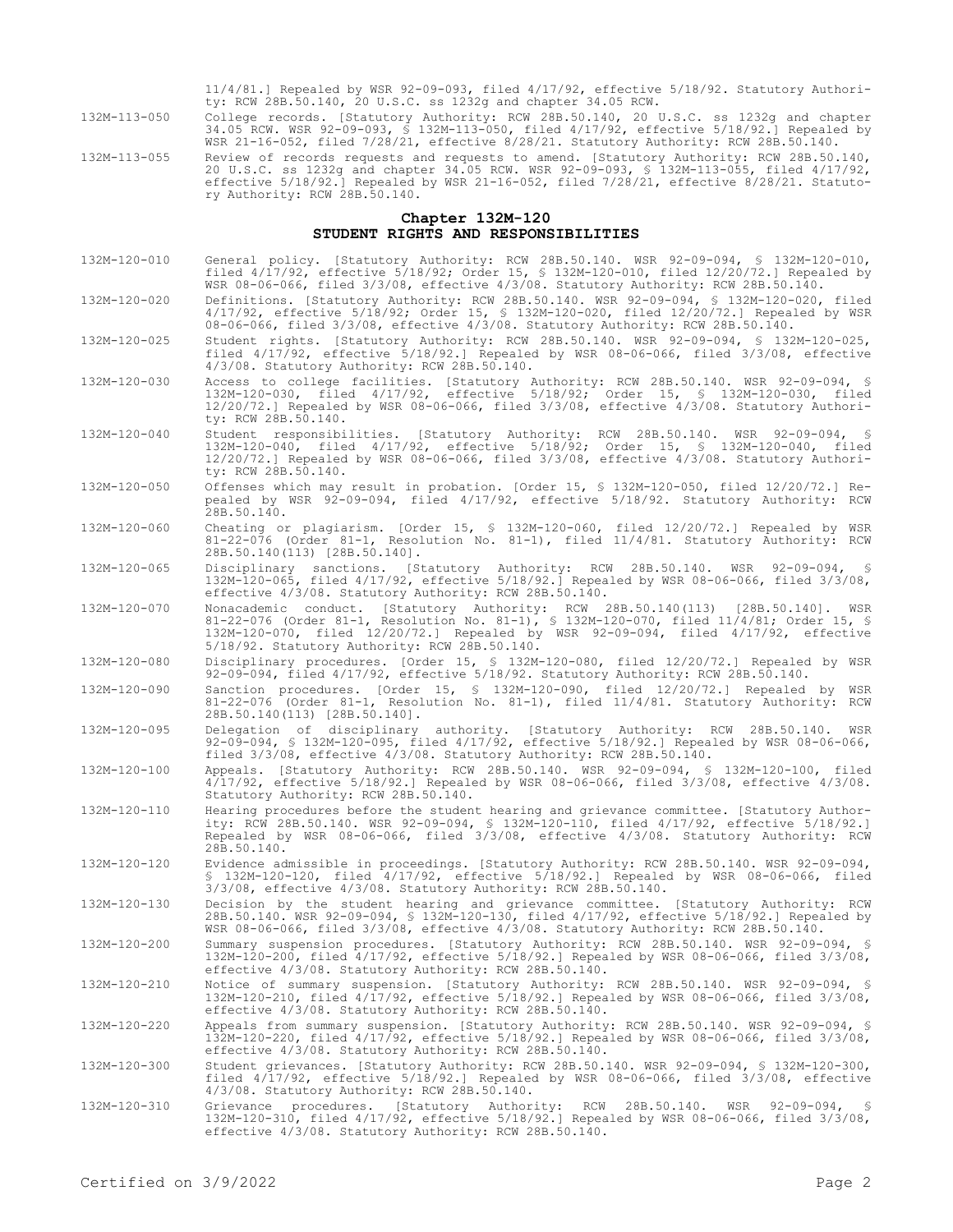132M-120-320 Withdrawal of grievance. [Statutory Authority: RCW 28B.50.140. WSR 92-09-094, § 132M-120-320, filed 4/17/92, effective 5/18/92.] Repealed by WSR 08-06-066, filed 3/3/08, effective 4/3/08. Statutory Authority: RCW 28B.50.140.

# **Chapter 132M-121 WAC STUDENT CODE OF CONDUCT**

**Reviser's note:** Later promulgation, see chapter 132M-125 WAC.

- 132M-121-010 Statement of policy and purpose. [Statutory Authority: RCW 28B.50.140. WSR 08-06-066, § 132M-121-010, filed 3/3/08, effective 4/3/08.] Repealed by WSR 15-12-041, filed 5/27/15, effective 6/27/15. Statutory Authority: RCW 28B.50.140, 42.56.040, Violence Against Women Reauthorization Act of 2013, and Title IX of the Educational Amendments of 1972. 132M-121-020 Definitions. [Statutory Authority: RCW 28B.50.140. WSR 08-06-066, § 132M-121-020, filed
	- 3/3/08, effective 4/3/08.] Repealed by WSR 15-12-041, filed 5/27/15, effective 6/27/15. Statutory Authority: RCW 28B.50.140, 42.56.040, Violence Against Women Reauthorization Act of 2013, and Title IX of the Educational Amendments of 1972.
- 132M-121-030 Jurisdiction. [Statutory Authority: RCW 28B.50.140. WSR 08-06-066, § 132M-121-030, filed 3/3/08, effective 4/3/08.] Repealed by WSR 15-12-041, filed 5/27/15, effective 6/27/15. Statutory Authority: RCW 28B.50.140, 42.56.040, Violence Against Women Reauthorization Act of 2013, and Title IX of the Educational Amendments of 1972.

132M-121-040 Right to demand identification. [Statutory Authority: RCW 28B.50.140. WSR 08-06-066, § 132M-121-040, filed 3/3/08, effective 4/3/08.] Repealed by WSR 15-12-041, filed 5/27/15, effective 6/27/15. Statutory Authority: RCW 28B.50.140, 42.56.040, Violence Against Women Reauthorization Act of 2013, and Title IX of the Educational Amendments of 1972.

- 132M-121-041 Freedom of expression. [Statutory Authority: RCW 28B.50.140. WSR 08-06-066, § 132M-121-041, filed 3/3/08, effective 4/3/08.] Repealed by WSR 15-12-041, filed 5/27/15, effective 6/27/15. Statutory Authority: RCW 28B.50.140, 42.56.040, Violence Against Women Reauthorization Act of 2013, and Title IX of the Educational Amendments of 1972.
- 132M-121-042 Right to assembly. [Statutory Authority: RCW 28B.50.140. WSR 08-06-066, § 132M-121-042, filed 3/3/08, effective 4/3/08.] Repealed by WSR 15-12-041, filed 5/27/15, effective 6/27/15. Statutory Authority: RCW 28B.50.140, 42.56.040, Violence Against Women Reauthorization Act of 2013, and Title IX of the Educational Amendments of 1972.
- 132M-121-043 Right to outside speakers. [Statutory Authority: RCW 28B.50.140. WSR 08-06-066, § 132M-121-043, filed 3/3/08, effective 4/3/08.] Repealed by WSR 15-12-041, filed 5/27/15, effective 6/27/15. Statutory Authority: RCW 28B.50.140, 42.56.040, Violence Against Women Reauthorization Act of 2013, and Title IX of the Educational Amendments of 1972.
- 132M-121-044 Distribution of materials. [Statutory Authority: RCW 28B.50.140. WSR 08-06-066, § 132M-121-044, filed 3/3/08, effective 4/3/08.] Repealed by WSR 15-12-041, filed 5/27/15, effective 6/27/15. Statutory Authority: RCW 28B.50.140, 42.56.040, Violence Against Women Reauthorization Act of 2013, and Title IX of the Educational Amendments of 1972.
- 132M-121-045 Denial of access to Lower Columbia College. [Statutory Authority: RCW 28B.50.140. WSR 08-06-066, § 132M-121-045, filed 3/3/08, effective 4/3/08.] Repealed by WSR 15-12-041, filed 5/27/15, effective 6/27/15. Statutory Authority: RCW 28B.50.140, 42.56.040, Violence Against Women Reauthorization Act of 2013, and Title IX of the Educational Amendments of 1972.
- 132M-121-046 Trespass. [Statutory Authority: RCW 28B.50.140. WSR 08-06-066, § 132M-121-046, filed 3/3/08, effective 4/3/08.] Repealed by WSR 15-12-041, filed 5/27/15, effective 6/27/15. Statutory Authority: RCW 28B.50.140, 42.56.040, Violence Against Women Reauthorization Act of 2013, and Title IX of the Educational Amendments of 1972.
- 132M-121-050 Smoking. [Statutory Authority: RCW 28B.50.140. WSR 08-06-066, § 132M-121-050, filed 3/3/08, effective 4/3/08.] Repealed by WSR 15-12-041, filed 5/27/15, effective 6/27/15. Statutory Authority: RCW 28B.50.140, 42.56.040, Violence Against Women Reauthorization Act of 2013, and Title IX of the Educational Amendments of 1972.
- 132M-121-051 Liquor. [Statutory Authority: RCW 28B.50.140. WSR 08-06-066, § 132M-121-051, filed 3/3/08, effective 4/3/08.] Repealed by WSR 15-12-041, filed 5/27/15, effective 6/27/15. Statutory Authority: RCW 28B.50.140, 42.56.040, Violence Against Women Reauthorization Act of 2013, and Title IX of the Educational Amendments of 1972.
- 132M-121-052 Drugs/substance abuse. [Statutory Authority: RCW 28B.50.140. WSR 08-06-066, § 132M-121-052, filed 3/3/08, effective 4/3/08.] Repealed by WSR 15-12-041, filed 5/27/15, effective 6/27/15. Statutory Authority: RCW 28B.50.140, 42.56.040, Violence Against Women Reauthorization Act of 2013, and Title IX of the Educational Amendments of 1972.
- 132M-121-053 Hazing. [Statutory Authority: RCW 28B.50.140. WSR 08-06-066, § 132M-121-053, filed 3/3/08, effective 4/3/08.] Repealed by WSR 15-12-041, filed 5/27/15, effective 6/27/15. Statutory Authority: RCW 28B.50.140, 42.56.040, Violence Against Women Reauthorization Act of 2013, and Title IX of the Educational Amendments of 1972.
- 132M-121-054 Failure to comply. [Statutory Authority: RCW 28B.50.140. WSR 08-06-066, § 132M-121-054, filed 3/3/08, effective 4/3/08.] Repealed by WSR 15-12-041, filed 5/27/15, effective 6/27/15. Statutory Authority: RCW 28B.50.140, 42.56.040, Violence Against Women Reauthorization Act of 2013, and Title IX of the Educational Amendments of 1972.
- 132M-121-055 Disorderly or disruptive conduct. [Statutory Authority: RCW 28B.50.140. WSR 08-06-066, § 132M-121-055, filed 3/3/08, effective 4/3/08.] Repealed by WSR 15-12-041, filed 5/27/15,<br>effective 6/27/15. Statutory Authority: RCW 28B.50.140, 42.56.040, Violence Against Women<br>Reauthorization Act of 2013, and Title IX o
- 132M-121-056 Theft—Stolen property—Robbery. [Statutory Authority: RCW 28B.50.140. WSR 08-06-066, § 132M-121-056, filed 3/3/08, effective 4/3/08.] Repealed by WSR 15-12-041, filed 5/27/15, effective 6/27/15. Statutory Authority: RCW 28B.50.140, 42.56.040, Violence Against Women Reauthorization Act of 2013, and Title IX of the Educational Amendments of 1972.
- 132M-121-057 Damaging property. [Statutory Authority: RCW 28B.50.140. WSR 08-06-066, § 132M-121-057, filed 3/3/08, effective 4/3/08.] Repealed by WSR 15-12-041, filed 5/27/15, effective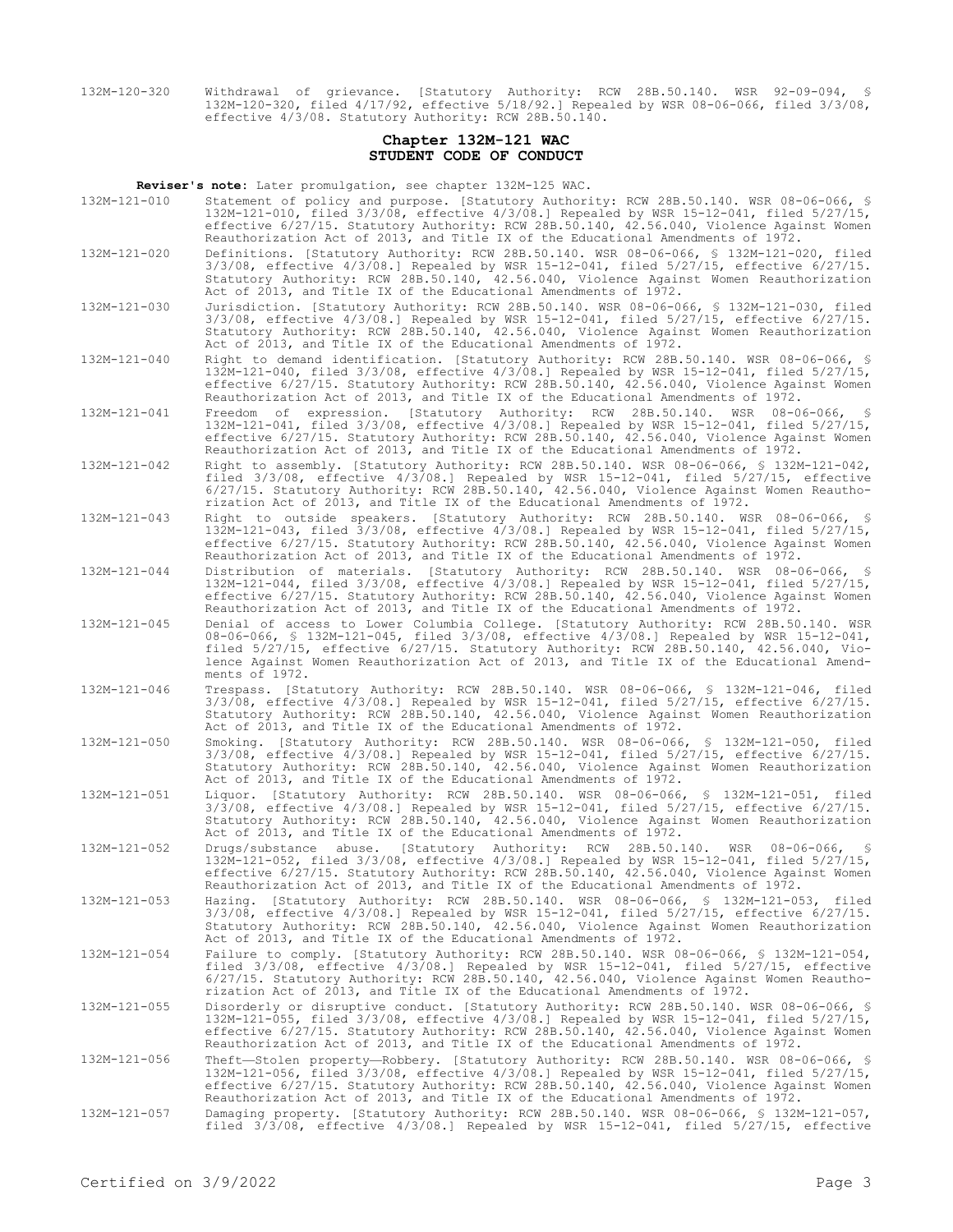|              | 6/27/15. Statutory Authority: RCW 28B.50.140, 42.56.040, Violence Against Women Reautho-<br>rization Act of 2013, and Title IX of the Educational Amendments of 1972.                                                                                                                                                                                                                                                         |
|--------------|-------------------------------------------------------------------------------------------------------------------------------------------------------------------------------------------------------------------------------------------------------------------------------------------------------------------------------------------------------------------------------------------------------------------------------|
| 132M-121-058 | Interference-Intimidation-Physical abuse-Verbal abuse-Threats-Harassment-Stalking.<br>[Statutory Authority: RCW 28B.50.140. WSR 08-06-066, § 132M-121-058, filed 3/3/08, effec-<br>tive 4/3/08.] Repealed by WSR 15-12-041, filed 5/27/15, effective 6/27/15. Statutory Au-<br>thority: RCW 28B.50.140, 42.56.040, Violence Against Women Reauthorization Act of 2013,<br>and Title IX of the Educational Amendments of 1972. |
| 132M-121-059 | Obscene, lewd or indecent conduct. [Statutory Authority: RCW 28B.50.140. WSR 08-06-066, §<br>132M-121-059, filed 3/3/08, effective 4/3/08.] Repealed by WSR 15-12-041, filed 5/27/15,<br>effective 6/27/15. Statutory Authority: RCW 28B.50.140, 42.56.040, Violence Against Women<br>Reauthorization Act of 2013, and Title IX of the Educational Amendments of 1972.                                                        |
| 132M-121-060 | Racial harassment. [Statutory Authority: RCW 28B.50.140. WSR 08-06-066, § 132M-121-060,<br>filed 3/3/08, effective 4/3/08.] Repealed by WSR 15-12-041, filed 5/27/15, effective<br>6/27/15. Statutory Authority: RCW 28B.50.140, 42.56.040, Violence Against Women Reautho-<br>rization Act of 2013, and Title IX of the Educational Amendments of 1972.                                                                      |
| 132M-121-061 | Sexual harassment. [Statutory Authority: RCW 28B.50.140. WSR 08-06-066, § 132M-121-061,<br>filed $3/3/08$ , effective $4/3/08$ . Repealed by WSR 15-12-041, filed $5/27/15$ , effective<br>6/27/15. Statutory Authority: RCW 28B.50.140, 42.56.040, Violence Against Women Reautho-<br>rization Act of 2013, and Title IX of the Educational Amendments of 1972.                                                              |
| 132M-121-062 | Forgery or alteration of records. [Statutory Authority: RCW 28B.50.140. WSR 08-06-066, §<br>132M-121-062, filed $3/3/08$ , effective $4/3/08$ .] Repealed by WSR 15-12-041, filed $5/27/15$ ,<br>effective 6/27/15. Statutory Authority: RCW 28B.50.140, 42.56.040, Violence Against Women<br>Reauthorization Act of 2013, and Title IX of the Educational Amendments of 1972.                                                |
| 132M-121-063 | Computer trespass. [Statutory Authority: RCW 28B.50.140. WSR 08-06-066, § 132M-121-063,<br>filed $3/3/08$ , effective $4/3/08$ .] Repealed by WSR 15-12-041, filed $5/27/15$ , effective<br>6/27/15. Statutory Authority: RCW 28B.50.140, 42.56.040, Violence Against Women Reautho-<br>rization Act of 2013, and Title IX of the Educational Amendments of 1972.                                                             |
| 132M-121-064 | Firearms/explosives. [Statutory Authority: RCW 28B.50.140. WSR 08-06-066, § 132M-121-064,<br>filed $3/3/08$ , effective $4/3/08$ . Repealed by WSR 15-12-041, filed $5/27/15$ , effective<br>6/27/15. Statutory Authority: RCW 28B.50.140, 42.56.040, Violence Against Women Reautho-<br>rization Act of 2013, and Title IX of the Educational Amendments of 1972.                                                            |
| 132M-121-065 | Other punishable acts. [Statutory Authority: RCW 28B.50.140. WSR 08-06-066, §<br>132M-121-065, filed 3/3/08, effective 4/3/08.] Repealed by WSR 15-12-041, filed 5/27/15,<br>effective 6/27/15. Statutory Authority: RCW 28B.50.140, 42.56.040, Violence Against Women<br>Reauthorization Act of 2013, and Title IX of the Educational Amendments of 1972.                                                                    |
| 132M-121-066 | False information. [Statutory Authority: RCW 28B.50.140. WSR 08-06-066, § 132M-121-066,<br>filed $3/3/08$ , effective $4/3/08$ .] Repealed by WSR 15-12-041, filed $5/27/15$ , effective<br>6/27/15. Statutory Authority: RCW 28B.50.140, 42.56.040, Violence Against Women Reautho-<br>rization Act of 2013, and Title IX of the Educational Amendments of 1972.                                                             |
| 132M-121-067 | Academic dishonesty. [Statutory Authority: RCW 28B.50.140. WSR 08-06-066, § 132M-121-067,<br>filed $3/3/08$ , effective $4/3/08$ . Repealed by WSR 15-12-041, filed $5/27/15$ , effective<br>6/27/15. Statutory Authority: RCW 28B.50.140, 42.56.040, Violence Against Women Reautho-<br>rization Act of 2013, and Title IX of the Educational Amendments of 1972.                                                            |
| 132M-121-068 | 28B.50.140.<br>Malicious harassment.<br>[Statutory Authority:<br>RCW<br>WSR<br>08-06-066,<br>- 8<br>132M-121-068, filed $3/3/08$ , effective $4/3/08$ .] Repealed by WSR 15-12-041, filed $5/27/15$ ,<br>effective 6/27/15. Statutory Authority: RCW 28B.50.140, 42.56.040, Violence Against Women<br>Reauthorization Act of 2013, and Title IX of the Educational Amendments of 1972.                                        |
| 132M-121-100 | Initiation of discipline. [Statutory Authority: RCW 28B.50.140. WSR 08-06-066, §<br>132M-121-100, filed 3/3/08, effective 4/3/08.] Repealed by WSR 15-12-041, filed 5/27/15,<br>effective 6/27/15. Statutory Authority: RCW 28B.50.140, 42.56.040, Violence Against Women<br>Reauthorization Act of 2013, and Title IX of the Educational Amendments of 1972.                                                                 |
| 132M-121-105 | Sanctions. [Statutory Authority: RCW 28B.50.140. WSR 08-06-066, \$ 132M-121-105, filed<br>$3/3/08$ , effective $4/3/08$ .] Repealed by WSR 15-12-041, filed $5/27/15$ , effective $6/27/15$ .<br>Statutory Authority: RCW 28B.50.140, 42.56.040, Violence Against Women Reauthorization<br>Act of 2013, and Title IX of the Educational Amendments of 1972.                                                                   |
| 132M-121-110 | Student conduct committee. [Statutory Authority: RCW 28B.50.140. WSR 08-06-066, §<br>132M-121-110, filed 3/3/08, effective 4/3/08.] Repealed by WSR 15-12-041, filed 5/27/15,<br>effective 6/27/15. Statutory Authority: RCW 28B.50.140, 42.56.040, Violence Against Women<br>Reauthorization Act of 2013, and Title IX of the Educational Amendments of 1972.                                                                |
| 132M-121-115 | Appeals. [Statutory Authority: RCW 28B.50.140. WSR 08-06-066, § 132M-121-115, filed<br>$3/3/08$ , effective $4/3/08$ .] Repealed by WSR 15-12-041, filed $5/27/15$ , effective $6/27/15$ .<br>Statutory Authority: RCW 28B.50.140, 42.56.040, Violence Against Women Reauthorization<br>Act of 2013, and Title IX of the Educational Amendments of 1972.                                                                      |
| 132M-121-120 | Groups and organizations. [Statutory Authority: RCW 28B.50.140. WSR 08-06-066, §<br>132M-121-120, filed 3/3/08, effective 4/3/08.] Repealed by WSR 15-12-041, filed 5/27/15,<br>effective 6/27/15. Statutory Authority: RCW 28B.50.140, 42.56.040, Violence Against Women<br>Reauthorization Act of 2013, and Title IX of the Educational Amendments of 1972.                                                                 |
| 132M-121-200 | Summary suspension. [Statutory Authority: RCW 28B.50.140. WSR 08-06-066, \$ 132M-121-200,<br>filed $3/3/08$ , effective $4/3/08$ .] Repealed by WSR 15-12-041, filed $5/27/15$ , effective<br>$6/27/15$ . Statutory Authority: RCW 28B.50.140, 42.56.040, Violence Against Women Reautho-<br>rization Act of 2013, and Title IX of the Educational Amendments of 1972.                                                        |
| 132M-121-300 | Adjudicative proceedings before the student conduct committee. [Statutory Authority: RCW<br>28B.50.140. WSR 08-06-066, § 132M-121-300, filed 3/3/08, effective 4/3/08.] Repealed by<br>WSR $15-12-041$ , filed $5/27/15$ , effective $6/27/15$ . Statutory Authority: RCW 28B.50.140,<br>42.56.040, Violence Against Women Reauthorization Act of 2013, and Title IX of the Educa-<br>tional Amendments of 1972.              |
| 132M-121-310 | Recordkeeping. [Statutory Authority: RCW 28B.50.140. WSR 08-06-066, § 132M-121-310, filed<br>$3/3/08$ , effective $4/3/08$ .] Repealed by WSR 15-12-041, filed $5/27/15$ , effective $6/27/15$ .<br>Statutory Authority: RCW 28B.50.140, 42.56.040, Violence Against Women Reauthorization<br>Act of 2013, and Title IX of the Educational Amendments of 1972.                                                                |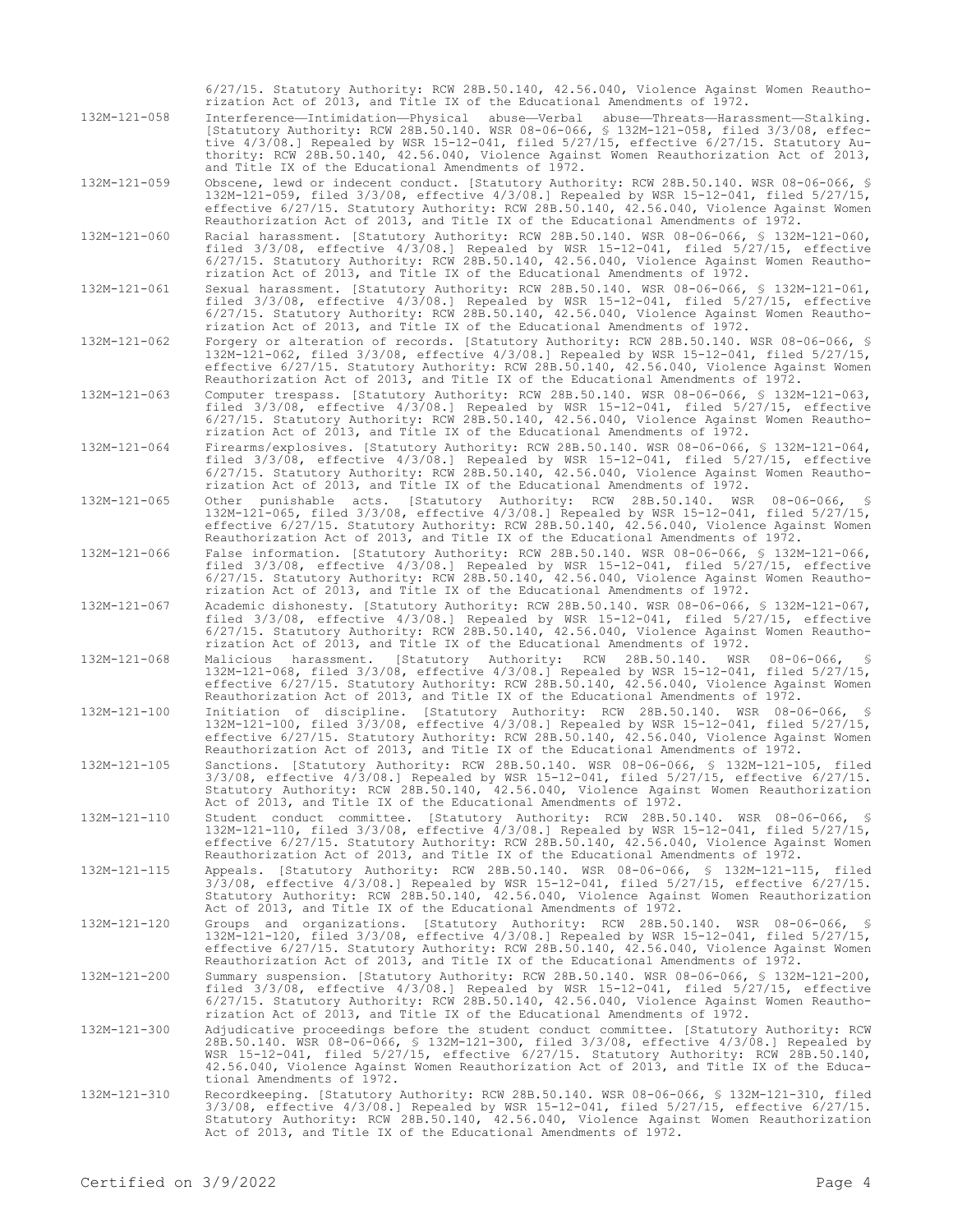- 132M-121-320 Evidence admissible in hearings. [Statutory Authority: RCW 28B.50.140. WSR 08-06-066, § 132M-121-320, filed 3/3/08, effective 4/3/08.] Repealed by WSR 15-12-041, filed 5/27/15, effective 6/27/15. Statutory Authority: RCW 28B.50.140, 42.56.040, Violence Against Women Reauthorization Act of 2013, and Title IX of the Educational Amendments of 1972.
- 132M-121-330 Initial order—Petition for administrative review—Final order. [Statutory Authority: RCW 28B.50.140. WSR 08-06-066, § 132M-121-330, filed 3/3/08, effective 4/3/08.] Repealed by WSR 15-12-041, filed 5/27/15, effective 6/27/15. Statutory Authority: RCW 28B.50.140, 42.56.040, Violence Against Women Reauthorization Act of 2013, and Title IX of the Educational Amendments of 1972.
- 132M-121-340 Suspension for failure to appear. [Statutory Authority: RCW 28B.50.140. WSR 08-06-066, § 132M-121-340, filed 3/3/08, effective 4/3/08.] Repealed by WSR 15-12-041, filed 5/27/15, effective 6/27/15. Statutory Authority: RCW 28B.50.140, 42.56.040, Violence Against Women Reauthorization Act of 2013, and Title IX of the Educational Amendments of 1972.
- 132M-121-350 Final decision. [Statutory Authority: RCW 28B.50.140. WSR 08-06-066, § 132M-121-350, filed 3/3/08, effective 4/3/08.] Repealed by WSR 15-12-041, filed 5/27/15, effective 6/27/15. Statutory Authority: RCW 28B.50.140, 42.56.040, Violence Against Women Reauthorization Act of 2013, and Title IX of the Educational Amendments of 1972.
- 132M-121-500 Severability. [Statutory Authority: RCW 28B.50.140. WSR 08-06-066, § 132M-121-500, filed 3/3/08, effective 4/3/08.] Repealed by WSR 15-12-041, filed 5/27/15, effective 6/27/15. Statutory Authority: RCW 28B.50.140, 42.56.040, Violence Against Women Reauthorization Act of 2013, and Title IX of the Educational Amendments of 1972.

#### **Chapter 132M-125 WAC CODE OF STUDENT CONDUCT**

- 132M-125-005 Student responsibilities. [Statutory Authority: RCW 28B.50.140, 42.56.040, Violence Against Women Reauthorization Act of 2013, and Title IX of the Educational Amendments of 1972. WSR 15-12-041, § 132M-125-005, filed 5/27/15, effective 6/27/15.] Repealed by WSR 21-01-145, filed 12/17/20, effective 1/17/21. Statutory Authority: RCW 28B.50.140.
- 132M-125-010 Authority. [Statutory Authority: RCW 28B.50.140, 42.56.040, Violence Against Women Reauthorization Act of 2013, and Title IX of the Educational Amendments of 1972. WSR 15-12-041, § 132M-125-010, filed 5/27/15, effective 6/27/15.] Repealed by WSR 21-01-145, filed 12/17/20, effective 1/17/21. Statutory Authority: RCW 28B.50.140.
- 132M-125-015 Definitions. [Statutory Authority: RCW 28B.50.140, 42.56.040, Violence Against Women Reauthorization Act of 2013, and Title IX of the Educational Amendments of 1972. WSR 15-12-041, § 132M-125-015, filed 5/27/15, effective 6/27/15.] Repealed by WSR 21-01-145, filed 12/17/20, effective 1/17/21. Statutory Authority: RCW 28B.50.140.
- 132M-125-020 Statement of jurisdiction. [Statutory Authority: RCW 28B.50.140, 42.56.040, Violence Against Women Reauthorization Act of 2013, and Title IX of the Educational Amendments of 1972. WSR 15-12-041, § 132M-125-020, filed 5/27/15, effective 6/27/15.] Repealed by WSR 21-01-145, filed 12/17/20, effective 1/17/21. Statutory Authority: RCW 28B.50.140.
- 132M-125-025 Students studying abroad. [Statutory Authority: RCW 28B.50.140, 42.56.040, Violence Against Women Reauthorization Act of 2013, and Title IX of the Educational Amendments of 1972. WSR 15-12-041, § 132M-125-025, filed 5/27/15, effective 6/27/15.] Repealed by WSR 21-01-145, filed 12/17/20, effective 1/17/21. Statutory Authority: RCW 28B.50.140.
- 132M-125-030 Statement of student rights. [Statutory Authority: RCW 28B.50.140, 42.56.040, Violence Against Women Reauthorization Act of 2013, and Title IX of the Educational Amendments of 1972. WSR 15-12-041, § 132M-125-030, filed 5/27/15, effective 6/27/15.] Repealed by WSR 21-01-145, filed 12/17/20, effective 1/17/21. Statutory Authority: RCW 28B.50.140.
- 132M-125-035 Prohibited student conduct. [Statutory Authority: RCW 28B.50.140, 42.56.040, Violence Against Women Reauthorization Act of 2013, and Title IX of the Educational Amendments of 1972. WSR 15-12-041, § 132M-125-035, filed 5/27/15, effective 6/27/15.] Repealed by WSR 21-01-145, filed 12/17/20, effective 1/17/21. Statutory Authority: RCW 28B.50.140.
- 132M-125-040 Trespass. [Statutory Authority: RCW 28B.50.140, 42.56.040, Violence Against Women Reauthorization Act of 2013, and Title IX of the Educational Amendments of 1972. WSR 15-12-041, § 132M-125-040, filed 5/27/15, effective 6/27/15.] Repealed by WSR 21-01-145, filed 12/17/20, effective 1/17/21. Statutory Authority: RCW 28B.50.140.
- 132M-125-045 Disciplinary sanctions and terms and conditions. [Statutory Authority: RCW 28B.50.140, 42.56.040, Violence Against Women Reauthorization Act of 2013, and Title IX of the Educational Amendments of 1972. WSR 15-12-041, § 132M-125-045, filed 5/27/15, effective 6/27/15.] Repealed by WSR 21-01-145, filed 12/17/20, effective 1/17/21. Statutory Authority: RCW 28B.50.140.
- 132M-125-100 Initiation of disciplinary action. [Statutory Authority: RCW 28B.50.140, 42.56.040, Violence Against Women Reauthorization Act of 2013, and Title IX of the Educational Amendments of 1972. WSR 15-12-041, § 132M-125-100, filed 5/27/15, effective 6/27/15.] Repealed by WSR 21-01-145, filed 12/17/20, effective 1/17/21. Statutory Authority: RCW 28B.50.140. 132M-125-105 Appeal from disciplinary action. [Statutory Authority: RCW 28B.50.140, 42.56.040, Violence Against Women Reauthorization Act of 2013, and Title IX of the Educational Amend-
- ments of 1972. WSR 15-12-041, § 132M-125-105, filed 5/27/15, effective 6/27/15.] Repealed by WSR 21-01-145, filed 12/17/20, effective 1/17/21. Statutory Authority: RCW 28B.50.140. 132M-125-110 Brief adjudicative proceedings—Initial hearing. [Statutory Authority: RCW 28B.50.140,
- 42.56.040, Violence Against Women Reauthorization Act of 2013, and Title IX of the Educa-tional Amendments of 1972. WSR 15-12-041, § 132M-125-110, filed 5/27/15, effective 6/27/15.] Repealed by WSR 21-01-145, filed 12/17/20, effective 1/17/21. Statutory Authority: RCW 28B.50.140.
- 132M-125-115 Brief adjudicative proceedings—Review of an initial decision. [Statutory Authority: RCW 28B.50.140, 42.56.040, Violence Against Women Reauthorization Act of 2013, and Title IX of the Educational Amendments of 1972. WSR 15-12-041, § 132M-125-115, filed 5/27/15, effective 6/27/15.] Repealed by WSR 21-01-145, filed 12/17/20, effective 1/17/21. Statutory Authority: RCW 28B.50.140.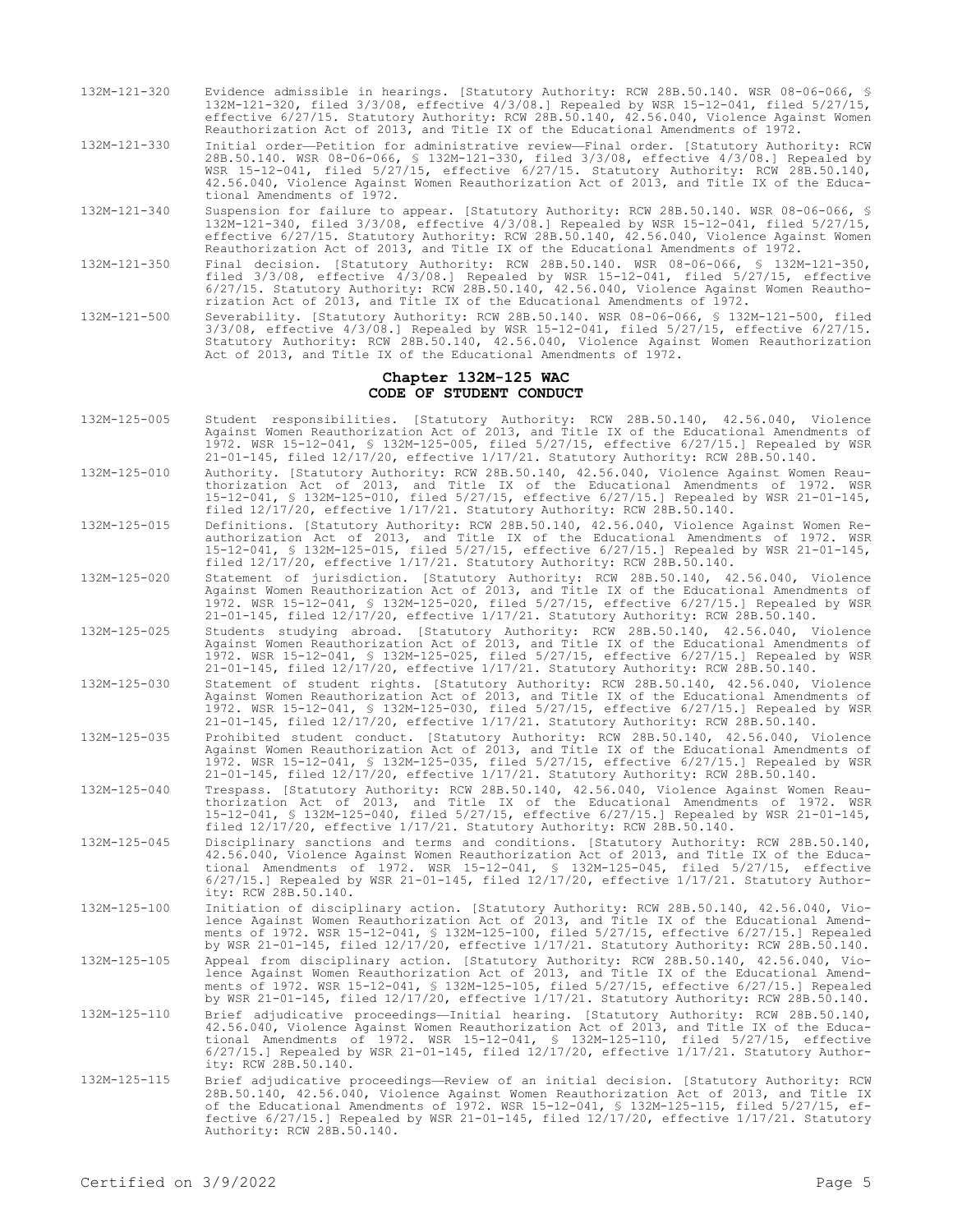132M-125-120 Student conduct committee. [Statutory Authority: RCW 28B.50.140, 42.56.040, Violence Against Women Reauthorization Act of 2013, and Title IX of the Educational Amendments of 1972. WSR 15-12-041, § 132M-125-120, filed 5/27/15, effective 6/27/15.] Repealed by WSR 21-01-145, filed 12/17/20, effective 1/17/21. Statutory Authority: RCW 28B.50.140.

132M-125-125 Appeal—Student conduct committee. [Statutory Authority: RCW 28B.50.140, 42.56.040, Violence Against Women Reauthorization Act of 2013, and Title IX of the Educational Amendments of 1972. WSR 15-12-041, § 132M-125-125, filed 5/27/15, effective 6/27/15.] Repealed by WSR 21-01-145, filed 12/17/20, effective 1/17/21. Statutory Authority: RCW 28B.50.140.

132M-125-130 Student conduct committee hearings—Presentations of evidence. [Statutory Authority: RCW 28B.50.140, 42.56.040, Violence Against Women Reauthorization Act of 2013, and Title IX of the Educational Amendments of 1972. WSR 15-12-041, § 132M-125-130, filed 5/27/15, effective 6/27/15.] Repealed by WSR 21-01-145, filed 12/17/20, effective 1/17/21. Statutory Authority: RCW 28B.50.140.

132M-125-135 Student conduct committee—Initial decision. [Statutory Authority: RCW 28B.50.140, 42.56.040, Violence Against Women Reauthorization Act of 2013, and Title IX of the Educational Amendments of 1972. WSR 15-12-041, § 132M-125-135, filed 5/27/15, effective 6/27/15.] Repealed by WSR 21-01-145, filed 12/17/20, effective 1/17/21. Statutory Authority: RCW 28B.50.140.

- 132M-125-140 Appeal from student conduct committee initial decision. [Statutory Authority: RCW 28B.50.140, 42.56.040, Violence Against Women Reauthorization Act of 2013, and Title IX of the Educational Amendments of 1972. WSR 15-12-041, § 132M-125-140, filed 5/27/15, effective 6/27/15.] Repealed by WSR 21-01-145, filed 12/17/20, effective 1/17/21. Statutory Authority: RCW 28B.50.140.
- 132M-125-145 Summary suspension. [Statutory Authority: RCW 28B.50.140, 42.56.040, Violence Against Women Reauthorization Act of 2013, and Title IX of the Educational Amendments of 1972. WSR 15-12-041, § 132M-125-145, filed 5/27/15, effective 6/27/15.] Repealed by WSR 21-01-145, filed 12/17/20, effective 1/17/21. Statutory Authority: RCW 28B.50.140.
- 132M-125-150 Classroom misconduct and authority to suspend for no more than one day. [Statutory Authority: RCW 28B.50.140, 42.56.040, Violence Against Women Reauthorization Act of 2013, and Title IX of the Educational Amendments of 1972. WSR 15-12-041, § 132M-125-150, filed 5/27/15, effective 6/27/15.] Repealed by WSR 21-01-145, filed 12/17/20, effective 1/17/21. Statutory Authority: RCW 28B.50.140.
- 132M-125-200 Supplemental sexual misconduct procedures. [Statutory Authority: RCW 28B.50.140, 42.56.040, Violence Against Women Reauthorization Act of 2013, and Title IX of the Educational Amendments of 1972. WSR 15-12-041, § 132M-125-200, filed 5/27/15, effective 6/27/15.] Repealed by WSR 21-01-145, filed 12/17/20, effective 1/17/21. Statutory Authority: RCW 28B.50.140.
- 132M-125-205 Supplemental definitions. [Statutory Authority: RCW 28B.50.140, 42.56.040, Violence Against Women Reauthorization Act of 2013, and Title IX of the Educational Amendments of 1972. WSR 15-12-041, § 132M-125-205, filed 5/27/15, effective 6/27/15.] Repealed by WSR 21-01-145, filed 12/17/20, effective 1/17/21. Statutory Authority: RCW 28B.50.140.
- 132M-125-210 Supplemental complaint process. [Statutory Authority: RCW 28B.50.140, 42.56.040, Violence Against Women Reauthorization Act of 2013, and Title IX of the Educational Amendments of 1972. WSR 15-12-041, § 132M-125-210, filed 5/27/15, effective 6/27/15.] Repealed by WSR 21-01-145, filed 12/17/20, effective 1/17/21. Statutory Authority: RCW 28B.50.140.
- 132M-125-215 Supplemental appeal rights. [Statutory Authority: RCW 28B.50.140, 42.56.040, Violence Against Women Reauthorization Act of 2013, and Title IX of the Educational Amendments of 1972. WSR 15-12-041, § 132M-125-215, filed 5/27/15, effective 6/27/15.] Repealed by WSR 21-01-145, filed 12/17/20, effective 1/17/21. Statutory Authority: RCW 28B.50.140.
- 132M-125-220 Brief adjudicative proceedings—College record. [Statutory Authority: RCW 28B.50.140, 42.56.040, Violence Against Women Reauthorization Act of 2013, and Title IX of the Educational Amendments of 1972. WSR 15-12-041, § 132M-125-220, filed 5/27/15, effective 6/27/15.] Repealed by WSR 21-01-145, filed 12/17/20, effective 1/17/21. Statutory Authority: RCW 28B.50.140.
- 132M-125-225 Recordkeeping. [Statutory Authority: RCW 28B.50.140, 42.56.040, Violence Against Women Reauthorization Act of 2013, and Title IX of the Educational Amendments of 1972. WSR 15-12-041, § 132M-125-225, filed 5/27/15, effective 6/27/15.] Repealed by WSR 21-01-145, filed 12/17/20, effective 1/17/21. Statutory Authority: RCW 28B.50.140.

# **Chapter 132M-136 USE OF COLLEGE FACILITIES—ACADEMIC**

132M-136-010 Student publication code. [Order 15, § 132M-136-010, filed 12/20/72.] Repealed by WSR 81-22-076 (Order 81-1, Resolution No. 81-1), filed 11/4/81. Statutory Authority: RCW 28B.50.140(113) [28B.50.140]. 132M-136-020 Distribution of materials policy. [Statutory Authority: RCW 28B.50.140. WSR 92-09-009, § 132M-136-020, filed 4/2/92, effective 5/3/92. Statutory Authority: RCW 28B.50.140(113)

[28B.50.140]. WSR 81-22-076 (Order 81-1, Resolution No. 81-1), § 132M-136-020, filed 11/4/81; Order 15, § 132M-136-020, filed 12/20/72.] Repealed by WSR 18-18-025, filed 8/27/18, effective 9/27/18. Statutory Authority: RCW 28B.50.140. Later promulgation, see chapter 132M-139 WAC.

132M-136-030 Outside speaker policy. [Order 15, § 132M-136-030, filed 12/20/72.] Repealed by WSR 18-18-025, filed 8/27/18, effective 9/27/18. Statutory Authority: RCW 28B.50.140. Later promulgation, see chapter 132M-139 WAC.

132M-136-040 Student social activities. [Order 15, § 132M-136-040, filed 12/20/72.] Repealed by WSR 81-22-076 (Order 81-1, Resolution No. 81-1), filed 11/4/81. Statutory Authority: RCW 28B.50.140(113) [28B.50.140].

132M-136-050 Outside organizations meeting with students. [Order 15, § 132M-136-050, filed 12/20/72.] Repealed by WSR 18-18-025, filed 8/27/18, effective 9/27/18. Statutory Authority: RCW 28B.50.140. Later promulgation, see chapter 132M-139 WAC.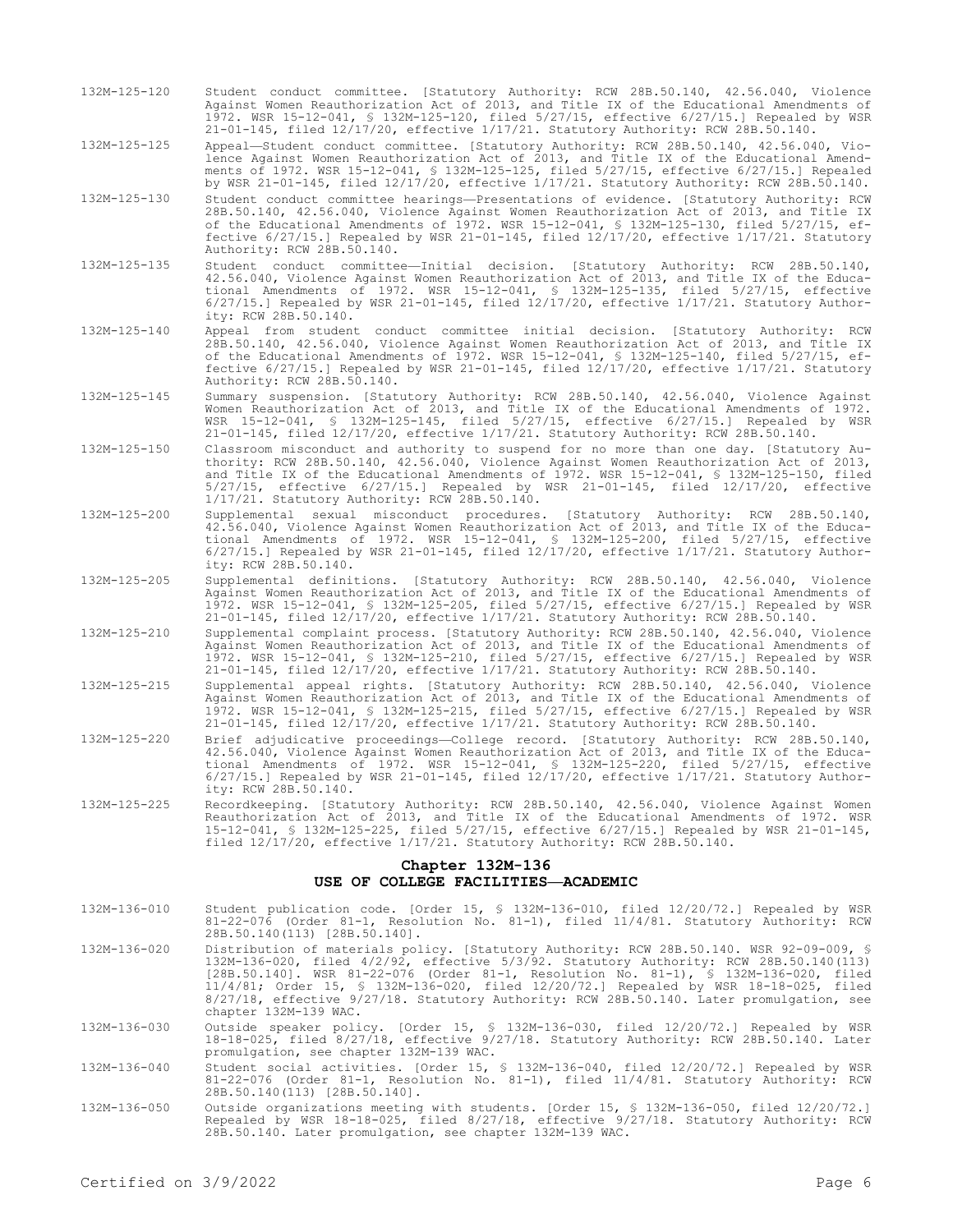- 132M-136-060 Use of college facilities. [Statutory Authority: RCW 28B.50.140. WSR 92-09-009, § 132M-136-060, filed 4/2/92, effective 5/3/92. Statutory Authority: RCW 28B.50.140(113) [28B.50.140]. WSR 81-22-076 (Order 81-1, Resolution No. 81-1), § 132M-136-060, filed 11/4/81; Order 15, § 132M-136-060, filed 12/20/72.] Repealed by WSR 18-18-025, filed 8/27/18, effective 9/27/18. Statutory Authority: RCW 28B.50.140. Later promulgation, see chapter 132M-139 WAC. 132M-136-070 Use of baseball facilities by outside groups. [Order 15, § 132M-136-070, filed 12/20/72.] Repealed by WSR 81-22-076 (Order 81-1, Resolution No. 81-1), filed 11/4/81. Statutory Authority: RCW 28B.50.140(113) [28B.50.140]. 132M-136-080 Use of college services and equipment by outside groups. [Order 15, § 132M-136-080, filed 12/20/72.] Repealed by WSR 18-18-025, filed 8/27/18, effective 9/27/18. Statutory Authority: RCW 28B.50.140. Later promulgation, see chapter 132M-139 WAC. 132M-136-090 Use of vocational shop facilities. [Order 15, § 132M-136-090, filed 12/20/72.] Repealed by WSR 81-22-076 (Order 81-1, Resolution No. 81-1), filed 11/4/81. Statutory Authority: RCW 28B.50.140(113) [28B.50.140].
- 132M-136-100 Commercial activities. [Statutory Authority: RCW 28B.50.140. WSR 92-09-009, § 132M-136-100, filed 4/2/92, effective 5/3/92.] Repealed by WSR 18-18-025, filed 8/27/18, effective 9/27/18. Statutory Authority: RCW 28B.50.140. Later promulgation, see chapter 132M-139 WAC.

# **Chapter 132M-140 USE OF COLLEGE FACILITIES—BUSINESS**

132M-140-010 Commercial solicitation. [Order 15, § 132M-140-010, filed 12/20/72.] Repealed by WSR 92-09-009, filed 4/2/92, effective 5/3/92. Statutory Authority: RCW 28B.50.140. 132M-140-020 Bookstore buyback. [Order 15, § 132M-140-020, filed 12/20/72.] Repealed by WSR 81-22-076 (Order 81-1, Resolution No. 81-1), filed 11/4/81. Statutory Authority: RCW

28B.50.140(113) [28B.50.140].

# **Chapter 132M-150 ESTABLISHMENT OF REPRESENTATIVE ORGANIZATION FOR ACADEMIC EMPLOYEES**

- 132M-150-003 Purpose. [Order 2-75, § 132M-150-003, filed 1/27/76.] Repealed by WSR 81-22-076 (Order 81-1, Resolution No. 81-1), filed 11/4/81. Statutory Authority: RCW 28B.50.140(113) [28B.50.140].
- 132M-150-006 Request for election—Canvas of academic employees by independent and neutral person or association. [Order 2-75, § 132M-150-006, filed 1/27/76.] Repealed by WSR 81-22-076 (Order 81-1, Resolution No. 81-1), filed 11/4/81. Statutory Authority: RCW 28B.50.140(113) [28B.50.140].
- 132M-150-009 Notice of election—Organizations to be included on ballot—Time for filing. [Order 2-75, § 132M-150-009, filed 1/27/76.] Repealed by WSR 81-22-076 (Order 81-1, Resolution No. 81-1), filed 11/4/81. Statutory Authority: RCW 28B.50.140(113) [28B.50.140].
- 132M-150-012 Contents of notice of election—Designation of chief election officer—Duties. [Order 2-75, § 132M-150-012, filed 1/27/76.] Repealed by WSR 81-22-076 (Order 81-1, Resolution No. 81-1), filed 11/4/81. Statutory Authority: RCW 28B.50.140(113) [28B.50.140].

132M-150-015 List of academic employees—Posting of list. [Order 2-75, § 132M-150-015, filed 1/27/76.] Repealed by WSR 81-22-076 (Order 81-1, Resolution No. 81-1), filed 11/4/81. Statutory Authority: RCW 28B.50.140(113) [28B.50.140].

- 132M-150-018 Election inspectors—Duties—Right to challenge voter—Improper conduct. [Order 2-75, § 132M-150-018, filed 1/27/76.] Repealed by WSR 81-22-076 (Order 81-1, Resolution No. 81-1), filed 11/4/81. Statutory Authority: RCW 28B.50.140(113) [28B.50.140].
- 132M-150-021 Ballots. [Order 2-75, § 132M-150-021, filed 1/27/76.] Repealed by WSR 81-22-076 (Order 81-1, Resolution No. 81-1), filed 11/4/81. Statutory Authority: RCW 28B.50.140(113)  $[28B.50.140]$ .
- 132M-150-024 Record of vote—Signature—Challenge. [Order 2-75, § 132M-150-024, filed 1/27/76.] Repealed by WSR 81-22-076 (Order 81-1, Resolution No. 81-1), filed 11/4/81. Statutory Authority: RCW 28B.50.140(113) [28B.50.140].
- 132M-150-027 Incorrectly marked ballot. [Order 2-75, § 132M-150-027, filed 1/27/76.] Repealed by WSR 81-22-076 (Order 81-1, Resolution No. 81-1), filed 11/4/81. Statutory Authority: RCW 28B.50.140(113) [28B.50.140].

132M-150-030 Privacy for voter—Equipment. [Order 2-75, § 132M-150-030, filed 1/27/76.] Repealed by WSR 81-22-076 (Order 81-1, Resolution No. 81-1), filed 11/4/81. Statutory Authority: RCW 28B.50.140(113) [28B.50.140].

132M-150-033 Folding ballot—Ballot box. [Order 2-75, § 132M-150-033, filed 1/27/76.] Repealed by WSR 81-22-076 (Order 81-1, Resolution No. 81-1), filed 11/4/81. Statutory Authority: RCW 28B.50.140(113) [28B.50.140].

132M-150-036 Challenged ballot—Procedure. [Order 2-75, § 132M-150-036, filed 1/27/76.] Repealed by WSR 81-22-076 (Order 81-1, Resolution No. 81-1), filed 11/4/81. Statutory Authority: RCW 28B.50.140(113) [28B.50.140].

132M-150-039 Employees present entitled to vote—Sealing ballot box—Unused ballots. [Order 2-75, § 132M-150-039, filed 1/27/76.] Repealed by WSR 81-22-076 (Order 81-1, Resolution No. 81-1), filed 11/4/81. Statutory Authority: RCW 28B.50.140(113) [28B.50.140].

<sup>132</sup>M-150-042 Election inspectors duties after voting has terminated. [Order 2-75, § 132M-150-042, filed 1/27/76.] Repealed by WSR 81-22-076 (Order 81-1, Resolution No. 81-1), filed 11/4/81. Statutory Authority: RCW 28B.50.140(113) [28B.50.140].